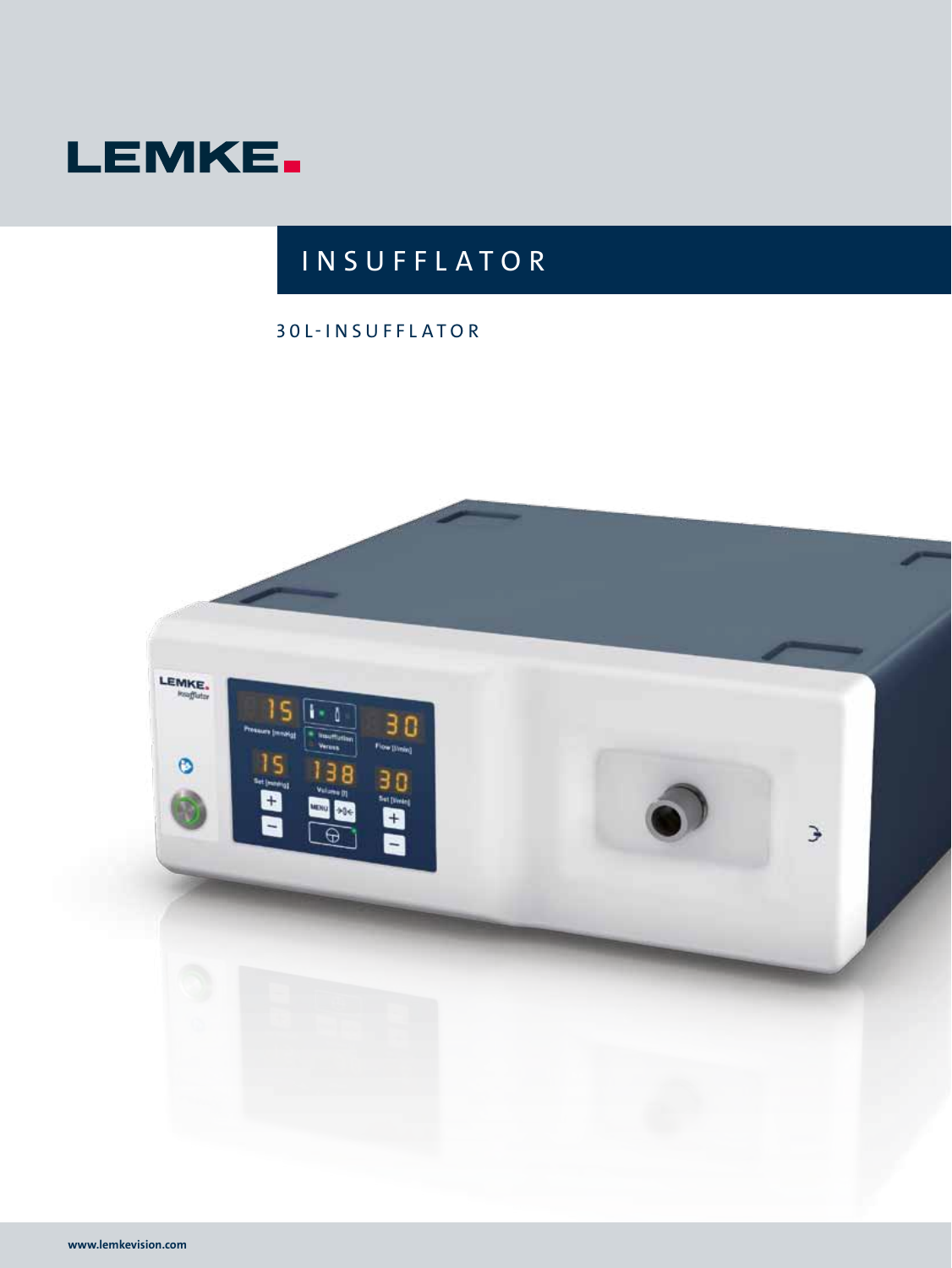### **Example 2** made in germany

# **LEMKE.**

## **INSUFFLATOR**

# 30 L-Insufflator

NE W

### Safe technology that adapts to the patient

- Reliable base unit
- **Highest safety**
- **Mature technology**

### Easy to use, universal, efficient

A highly reliable device for demand of daily hospital routines. Easy to use by the staff and comprehensive safety components to protect patients.

The maximum flow capacity is 30 liters per minute. The start settings for flow and pressure are customized individually. The Insufflator has a reliable venting system that safely reduces excess pressure in patients. A replaceable gas filter protects the device from gas supply contamination.





A connector for almost all standard insufflation tubes. Disposable and autoclavable tube sets available.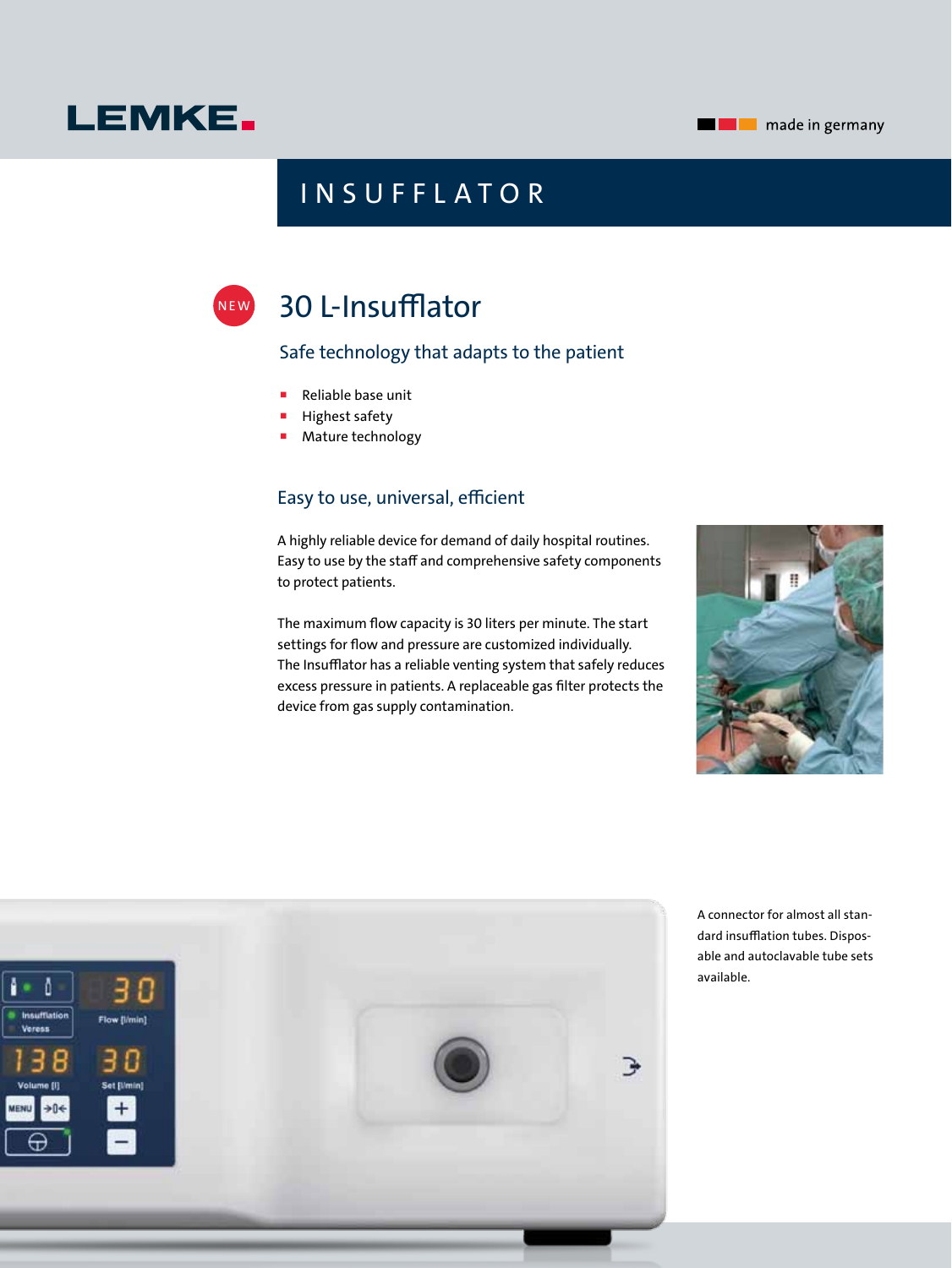

## **INSUFFLATOR**

#### **Accessories**



Tube set with ISO-connector and filter, disposable (Z1422-01)



High pressure tubing CO2, gas connection, Device US/bottle DIN (Z5044-01)





Gas connector US, angled (Z5079-01)

Connector US (Z5073-01)

Connector NIST (Z5074-01)

The gas port can be connected with all major gas supply systems. Various adapters and supply tubes are available for this purpose. Opening the device is not required.

| <b>Devices</b> |                    |
|----------------|--------------------|
| Item No.       | <b>Description</b> |
| F128-L01       | Insuffiator        |

#### **Accessories**

| Part No. | <b>Description</b>                                                 |
|----------|--------------------------------------------------------------------|
| Z0452-01 | Tube set, insufflation, reusable, 20 uses                          |
| Z1422-01 | Tube set, insufflation with filter, disposable, sterile            |
| Z0536    | Filter, single use only, sterile, ISO-ISO                          |
| Z5044-01 | High pressure tubing CO <sub>2</sub> , Bottle connection: DIN,     |
|          | Device connection: US, Length: 1.5 m                               |
| Z0499-01 | High pressure hose CO <sub>2</sub> , Bottle connection: PIN Index, |
|          | Device connection: US, Length: 1.5 m                               |
| Z5030-01 | High pressure tubing CO2 for central gas supply, 3 m, NIST/DIN     |
| Z5031-01 | High pressure tubing CO2 for central gas supply, 5 m, NIST/DIN     |
| Z5073-01 | Connector US for universal gas connection                          |
|          | (bottle gas supply)                                                |
| Z5074-01 | Connector NIST for universal gas connection                        |
|          | (central gas supply EU)                                            |
| Z5075-01 | Connector DISS for universal gas connection                        |
|          | (central gas supply US)                                            |
| Z5079-01 | Gas connector US, angled                                           |
| Z5072-01 | Sinter filter for universal gas connection (1 packaging = 5 pcs.)  |

| <b>Technical Data</b>      |                                    |
|----------------------------|------------------------------------|
| Insufflation medium        | Med. CO <sub>2</sub>               |
| Max. gasflow               | 30 l/min                           |
| Pressure range             | $1-30$ mmHg                        |
| Power supply               | 100-240 V $\sim$                   |
| Frequency                  | 50-60 Hz                           |
| Power consumption          | 50 VA                              |
| Current consumption        | 100 V: 0.5 A<br>240 V: 0.2 A       |
| Classifications            | Protection Class I, Type BF, IP 41 |
| Dimensions (w $x$ h $x$ d) | 381 x 149 x 379 mm                 |
| Weight                     | 7.5 kg                             |
|                            |                                    |

Power supply cord and further accessories available upon request.